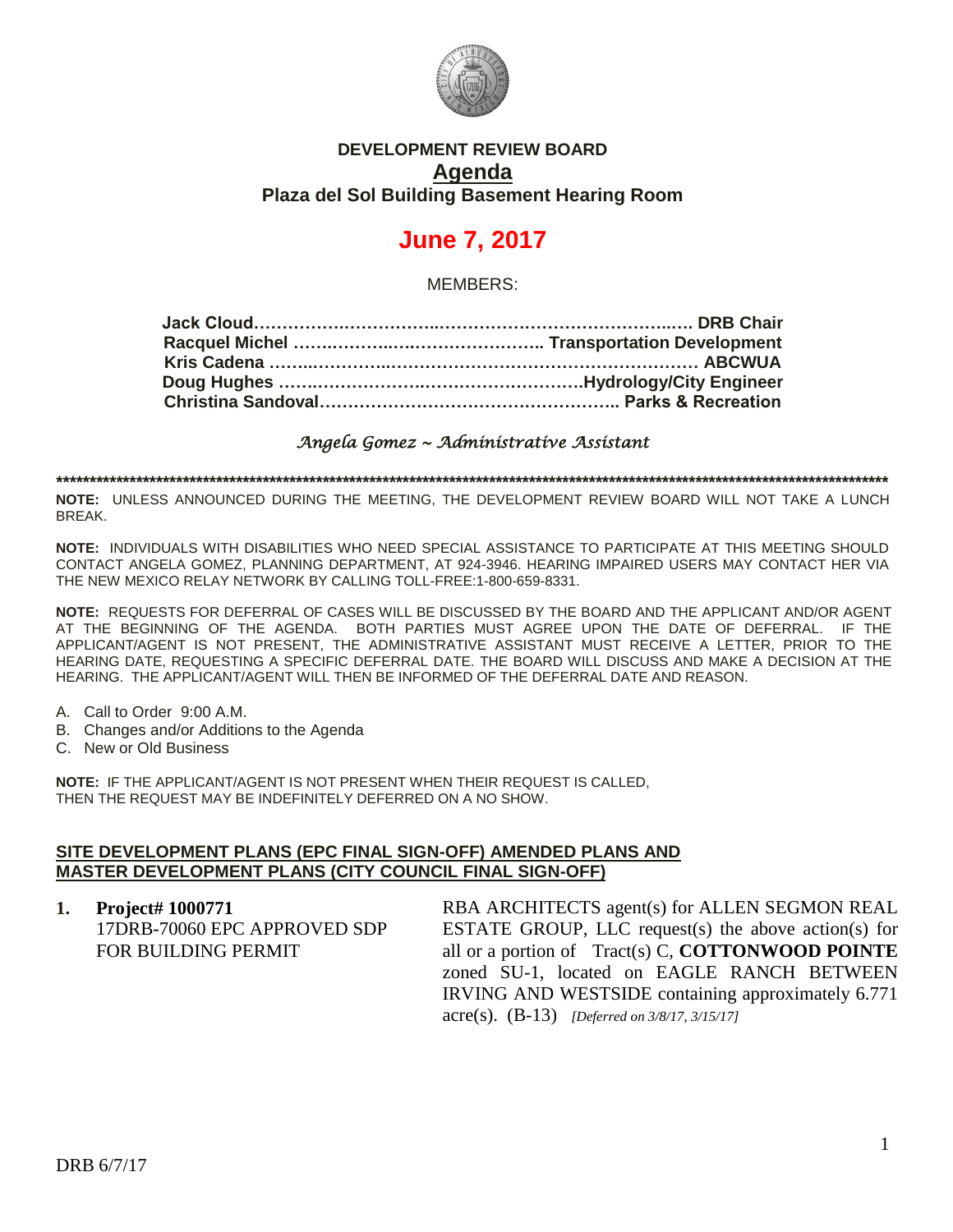**2. Project# 1006864** 17DRB-70149 EPC APPROVED SDP FOR SUBDIVISION

CONSENSUS PLANNING agent(s) for PULTE GROUP request(s) the above action(s) for all or a portion of  $Lot(s)$ 63, 66, 67, 108, 109 IN TRACT M, **DEL WEBB @ MIREHAVEN PHASE 2A AND 2B** zoned SU-2 PDA, located on TIERRA PINTADA BETWEEN WEST CREEK AND MIREHAVEN PARKWAY NW containing approximately 47.08 acre(s).  $(H-8 \& H-9)$ 

### **CASES WHICH REQUIRE PUBLIC NOTIFICATION MAJOR SUBDIVISIONS, VACATIONS, SIA EXTENSIONS AND SITE DEVELOPMENT PLANS**

## **3. Project# 1009082**

17DRB-70109 - SITE DEVELOPMENT PLAN FOR SUBDIVISION

CONSENSUS PLANNING agents for GROUP II 426 VC LLC request the referenced/ above action for all or a portion of Lot 1, Block 2 and Lots 4 & 5, Block 6, **VOLCANO CLIFFS UNIT 26** zoned SU-2/VCMX and SU-2/VCUR, located on the south side of PASEO DEL NORTE NW between CALLE PLATA NW and KIMMICK DR NW containing approximately 18.8 acres. (C-11) *[Deferred from 5/10/17]*

## **4. Project# 1010675**

17DRB-70063 EASEMENT VACATIONS 17DRB-70064 PRELIM/ FINAL PLAT 17DRB-70069 SITE DEVELOPMENT PLAN FOR SUBDIVISION 17DRB-70070 SITE DEVELOPMENT PLAN FOR BUILDING PERMIT

SURV-TEK INC and MODULUS ARCHITECTS INC agents for PALOMAS EQUITIES LLC request the referenced/ above actions for Lots 5-A and 28-32, Block 11, **NORTH ALBUQUERQUE ACRES Tract A, Unit A,** zoned C-1/ or SU-2/RC, located on the southeast corner of PASEO DEL NORTE NE and SAN PEDRO DR NE containing approximately 6.7 acres. (D-18) *[Deferred from 3/29/17, 4/19/17, 5/3/17, 5/10/17, 5/24/17, 5/31/17]*

## **MINOR PLATS, FINAL (MAJOR) PLATS, AMENDED PLATS AND PLANS**

**5. Project# 1010520** 16DRB-70050 MINOR - FINAL PLAT APPROVAL

# **6. Project# 1011068**

17DRB-70148 SUBDIVISION DESIGN VARIANCE/ DPM MIN STDS 16DRB-70406 MINOR - PRELIMINARY/ FINAL PLAT APPROVAL

THE GROUP agent(s) for NAZISH LLC request(s) the above action(s) for all or a portion of Lot(s) **ABQ FIRE STATION SITE NO. 19**, zoned RD, located on SIGNAL BETWEEN LOUISIANA AND EAGLE CANYON containing approximately 1.4778 acre(s). (C-19) *[Deferred on 2/17/16, 2/24/16, 3/2/16]*

QUEST NETWORK LLC agents for JAMIE TRUJILLO request the referenced/ above action for a portion of Lot 1, **LOS TOMASES ADDITION** zoned R-1, located on the west side of  $8<sup>th</sup>$  ST NW between PHOENIX AVE NW and CORDOVA PL NW. (H-14)*[deferred on 11/16/16, 5/24/17, 5/31/17]*